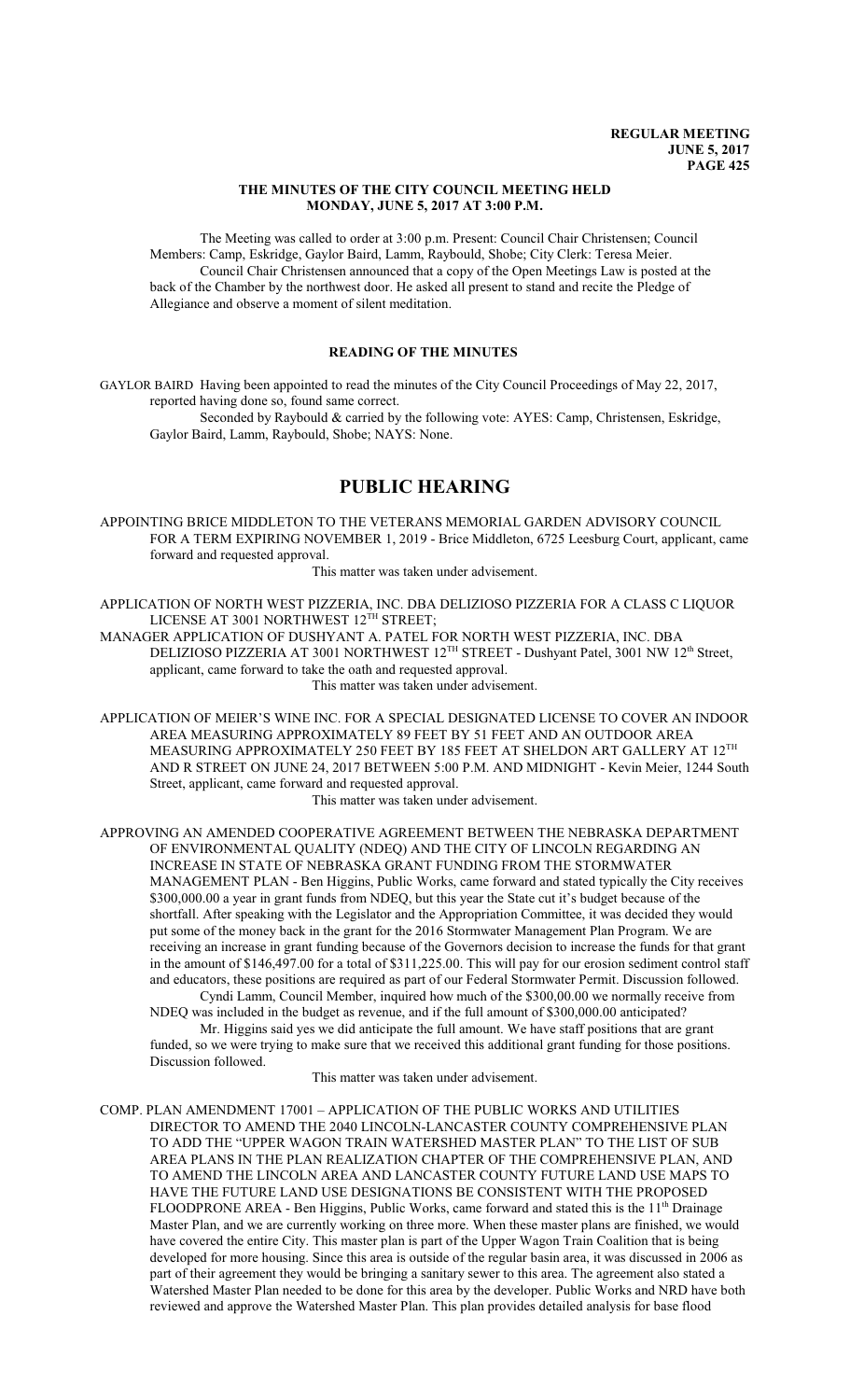elevations, as well as, addressing flood management, stormwater quality, detention requirements, stream bank stabilization, minimum stream corridors, preliminary sizing of hydraulic structures, and future land use. Although, it doesn't officially adopt the proposed flood prone areas, so we will be bringing this back to Council to adopt those flood prone areas. Discussion followed.

Carl Eskridge, Council Member, asked if the earlier the water is controlled upstream if it helps or makes a difference on everything downstream.

Mr. Higgins said yes. Discussion followed.

Leirion Gaylor Baird, Council Member, inquired if this bill is adopted, how will it affect operations going forward?

Mr. Higgins said it is used as a planning guide. This plan allows for the City to know where all of the stream quarters are, and which ones need to be left alone and kept natural. Discussion followed.

Mike Eckert, Civil Design Group, 8535 Executive Woods Dr., Suite 200, came forward

representing the Coalition Members and requested approval. Discussion followed. This matter was taken under advisement.

STREET  $\&$  ALLEY VACATION 17003 – VACATING A PORTION OF THE SOUTH 16TH STREET RIGHT-OF-WAY DIRECTLY NORTH OF PINE LAKE ROAD - David Cary, Planning Director, came forward and stated the area to be vacated includes 2,442 square feet, and that this area is part of the CostCo Development. The payment of \$1,500.00 for this property has been paid by the applicant. Planning does approve this vacation. Discussion followed.

This matter was taken under advisement.

COMP. PLAN CONFORMANCE 17007 – DECLARING APPROXIMATELY 24,686 SQUARE FEET OF PROPERTY GENERALLY LOCATED AT 7701 GREYCLIFF DRIVE AS SURPLUS PROPERTY - David Landis, Urban Development Director, came forward and stated the Planning Commission has agreed to the sale of this land, and it is in conformance with the Comprehensive Plan. This land consists of one large single-family lot and an outlot with a pedestrian sidewalk. Large portions of both lots have LES easements over them. Those portions would not be able to be developed but they could be used as a large yard area for one of the houses.

Leirion Gaylor Baird, Council Member, stated this land had initially been set aside for a potential new fire station location and inquired why this site was determined to not be the best site for it's construction, and if the money from the sale of this property would be put towards the new fire station?

Pat Borer, Lincoln Fire & Rescue, came forward saying there are several reasons this land was determined to not be a good viable location for a fire station. This property was deeded to LFR by LES so it is not a parcel of land that LFR went out to pursue. Since then, LFR has conducted a fire station needs and assessment study and picked another site that was more consistent with that study. Discussion followed.

Mr. Landis stated the funds from the sale of this property will go into land acquisition fund for the purchase of land. The Finance Department does keep a record of what department is responsible for the sale of land, although, that is not always a guarantee that the funds will go back to the original department. Discussion followed.

This matter was taken under advisement.

TEXT AMENDMENT 17004 – AMENDING CHAPTER 27.59 OF THE LINCOLN MUNICIPAL CODE RELATING TO AIRPORT ZONING REGULATIONS BY AMENDING SECTION 27.59.010 TO ADD DEFINITIONS FOR "SHADED AREAS" AND "FAA"; BY AMENDING SECTION 27.59.060 TO MODIFY REQUIREMENTS FOR HEIGHT PERMITS; BY ADDING A NEW SECTION NUMBERED 27.59.065 TO PROVIDE EXCEPTIONS TO REQUIRED HEIGHT PERMITS; ADDING A NEW SECTION NUMBERED 27.59.067 REGARDING NOTICE TO FAA OF CERTAIN CONSTRUCTION; ADOPTING A REVISED LINCOLN AIRPORT ZONING MAP; AND REPEALING SECTION 27.59.010 AND SECTION 27.59.060 AS HITHERTO EXISTING - DaNay Kalkowski, Seacrest & Kalkowski, 1128 Lincoln Mall, Suite 105, came forward on behalf of a group of two developers and the Home Builders Association of Lincoln (HBAL) stating with this text amendment, they are hoping to streamline the process for attaining height permits, while also trying to eliminate some unnecessary costs and steps for construction of residential homes. Under the current zoning ordinance, someone in this area would need to get a height permit for a cost of \$412.00. And once the home was constructed, they would then be required to have a survey done to prove the height of the building for an additional cost of \$400.00 to \$500.00 dollars. With this text amendment, it would take the pressure off the developer and the buyer to help keep housing affordable in all sectors of the city. This will also give developers, the City and the Airport Authority the ability to determine early in the process if there are some areas within a residential development that are at a low enough elevation they wouldn't need the individual permit or certification.

Jane Raybould, Council Member, inquired if this involves only residential homes for that area. Ms. Kalkowski said yes.

Mike Eckert, Civil Design Group, 8535 Executive Woods Dr., Suite 200, came forward on behalf of Starostka - Lewis Development. They are the developers of Highland View and are in support of this text amendment. Discussion followed.

Jon Camp, Council Member, asked for clarification on the gray area shown on the map and who would still be required to get a permit and certification.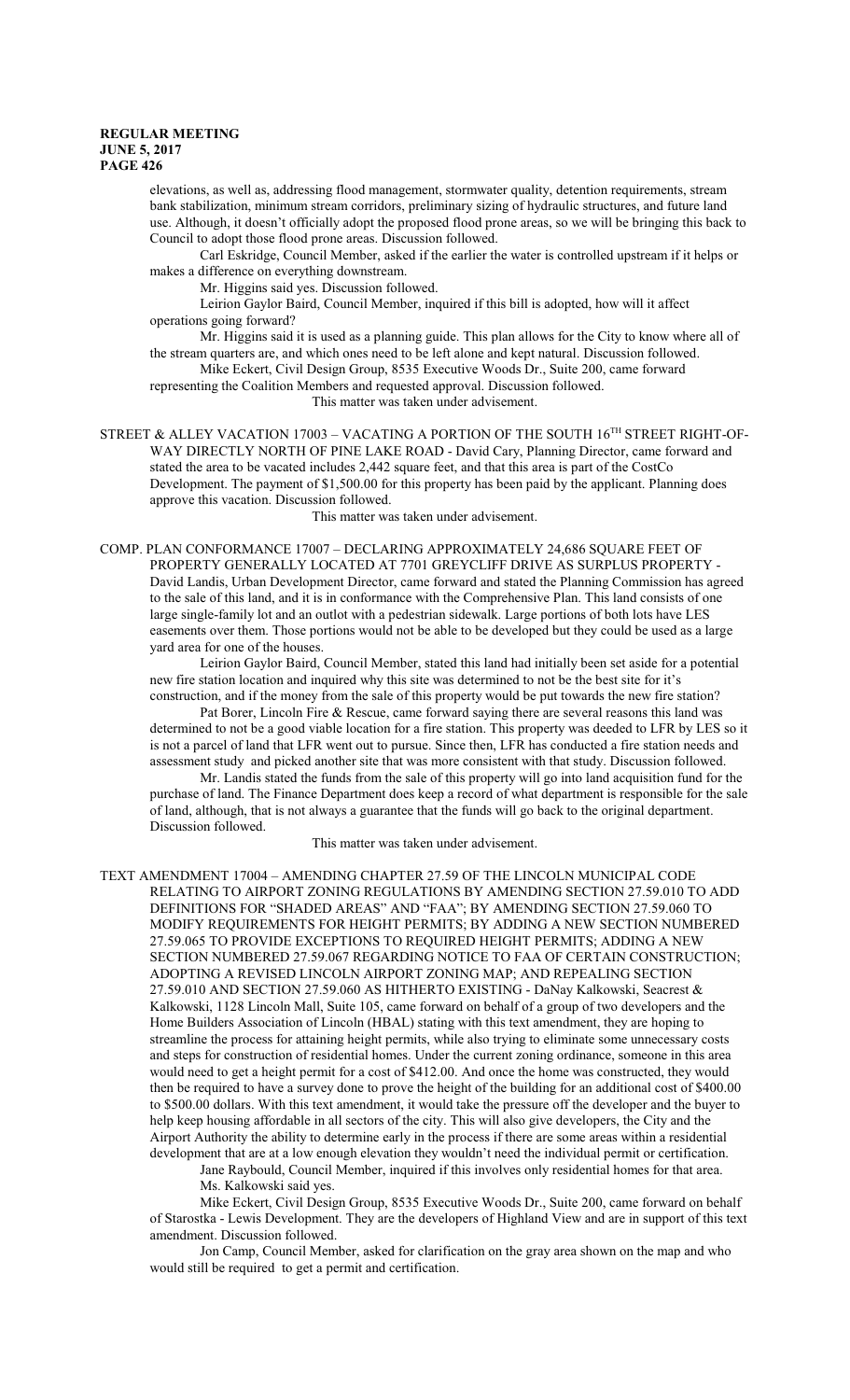Mr. Eckert said if the property was in the gray areas they would still need to go through the entire process. The gray area is much smaller with this text amendment than it is without it. The Highland View Development is permitted for 460 homes and of those homes 100 to 150 would still need to get the height permit. Discussion followed.

This matter was taken under advisement.

# **COUNCIL ACTION**

### **REPORTS OF CITY OFFICERS**

REAPPOINTING JIM JOHNSON AND LIZ BAVITZ TO THE HISTORIC PRESERVATION COMMISSION FOR TERMS EXPIRING APRIL 15, 2020 - CLERK read the following resolution, introduced by Carl Eskridge, who moved its adoption:<br>A-90476 BE IT RESOLVED by the

BE IT RESOLVED by the City Council of the City of Lincoln, Nebraska: That the reappointments of Jim Johnson and Liz Bavitz to the Historic Preservation Commission, for terms expiring April 15, 2020, are hereby approved.

Introduced by Carl Eskridge

Seconded by Raybould & carried by the following vote: AYES: Camp, Christensen, Eskridge, Gaylor Baird, Lamm, Raybould, Shobe; NAYS: None.

APPOINTING BRICE MIDDLETON TO THE VETERANS MEMORIAL GARDEN ADVISORY COUNCIL FOR A TERM EXPIRING NOVEMBER 1, 2019 - CLERK read the following resolution, introduced by Carl Eskridge, who moved its adoption:

A-90477 BE IT RESOLVED by the City Council of the City of Lincoln, Nebraska:

That the appointment of Brice Middleton to the Veterans Memorial Garden Advisory Council, for a term expiring November 1, 2019, is hereby approved.

Introduced by Carl Eskridge

Seconded by Raybould & carried by the following vote: AYES: Camp, Christensen, Eskridge, Gaylor Baird, Lamm, Raybould, Shobe; NAYS: None.

REAPPOINTING STEVEN EGGLAND AND JOHN NEAL TO THE TELECOMMUNICATIONS/CABLE TELEVISION ADVISORY BOARD FOR TERMS EXPIRING JULY 1, 2020 - CLERK read the following resolution, introduced by Carl Eskridge, who moved its adoption:<br>A-90478 BE IT RESOLVED by the City Council of the City of Lincoln, Neb

BE IT RESOLVED by the City Council of the City of Lincoln, Nebraska: That the reappointments of Steven Eggland and John Neal to the Telecommunications/Cable Television Advisory Board, for terms expiring July 1, 2020, are hereby approved.

Introduced by Carl Eskridge

Seconded by Raybould & carried by the following vote: AYES: Camp, Christensen, Eskridge, Gaylor Baird, Lamm, Raybould, Shobe; NAYS: None.

SETTING THE HEARING DATE OF MONDAY, JUNE 26, 2017 AT 5:30 P.M. FOR BOARD OF EQUALIZATION MEETING SPECIAL ASSESSMENT GROUP II - WATER DISTRICT 1208 & WATER DISTRICT 1209 - CLERK read the following resolution, introduced by Leirion Gaylor Baird, who moved its adoption:

A-90479 BE IT RESOLVED by the City Council of the City of Lincoln, Nebraska:

That the City Clerk be and she is hereby instructed to give ten days' notice by publication according to law that the City Council will at a regular meeting on Monday, June 19, 2017, at 3:00 p.m., assess the improvements in the following special assessment districts:

Water District No. 1208 - 26<sup>th</sup> Street between H and J Streets

Water District No. 1209 - C Street between  $1<sup>st</sup>$  and  $2<sup>nd</sup>$  Streets

BE IT FURTHER RESOLVED that the City Council will sit as a Board of Equalization for the purpose of distributing said tax and equalizing said assessments on Monday, June 26, 2017, at 5:30 p.m. with adjournments from day to day until said work of equalizing such assessments are completed.

Introduced by Leirion Gaylor Baird

Seconded by Raybould & carried by the following vote: AYES: Camp, Christensen, Eskridge, Gaylor Baird, Lamm, Raybould, Shobe; NAYS: None.

LINCOLN ELECTRIC SYSTEM FINANCIAL & OPERATING STATEMENT FOR APRIL, 2017- CLERK presented said report which was placed on file in the Office of the City Clerk. **(40)**

CLERK'S LETTER AND MAYOR'S APPROVAL OF RESOLUTION A-90646 PASSED BY CITY COUNCIL ON MAY 15, 2017 - CLERK presented said report which was placed on file in the Office of the City Clerk. **(27-1)**

CLERK'S LETTER AND MAYOR'S APPROVAL OF RESOLUTION AND ORDINANCES PASSED BY CITY COUNCIL ON MAY 15, 2017 - CLERK presented said report which was placed on file in the Office of the City Clerk. **(27-1)**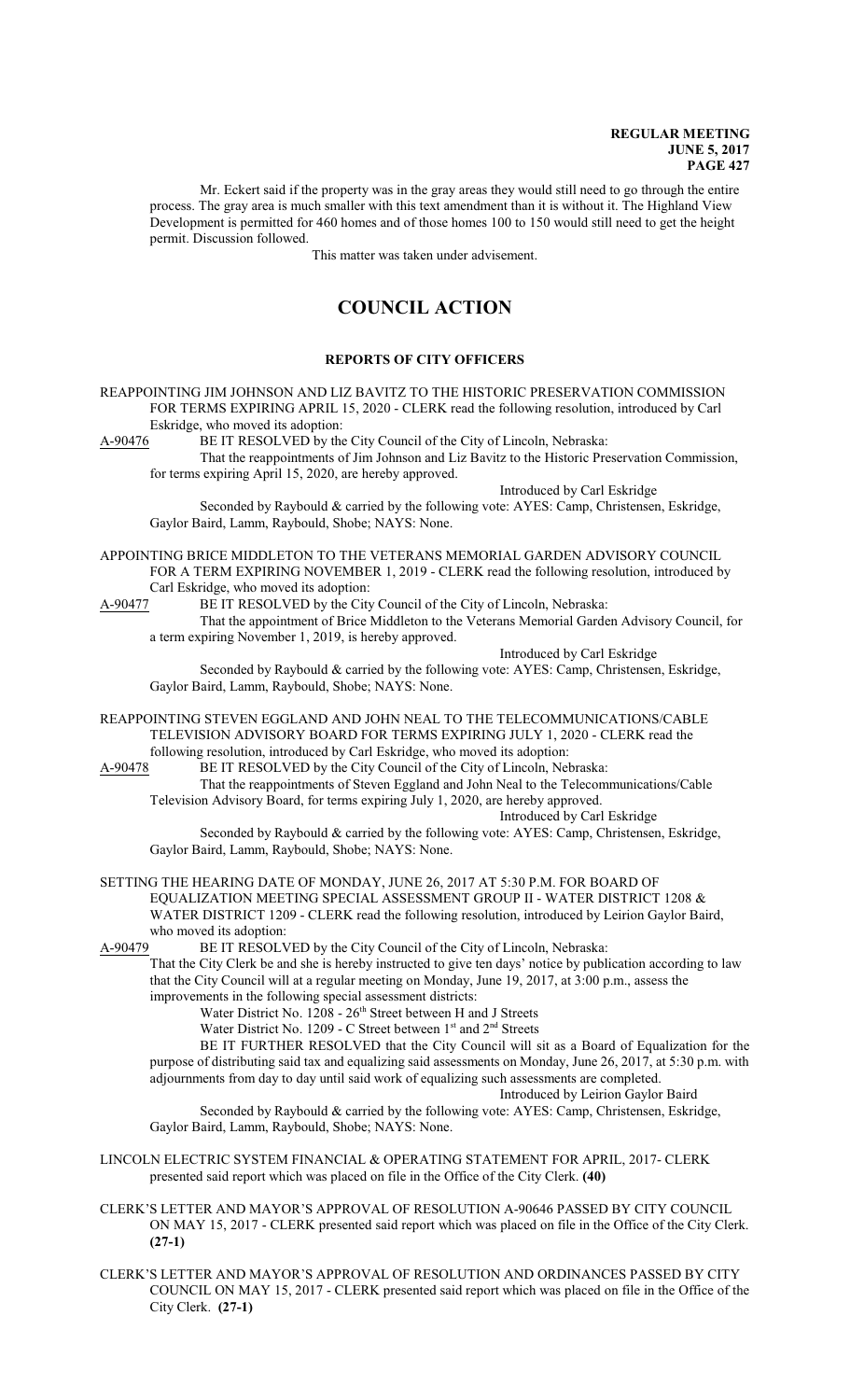CLERK'S LETTER AND MAYOR'S APPROVAL OF RESOLUTION AND ORDINANCES PASSED BY CITY COUNCIL ON MAY 22, 2017 - CLERK presented said report which was placed on file in the Office of the City Clerk. **(27-1)**

### **PETITIONS & COMMUNICATIONS**

SETTING THE HEARING DATE OF MONDAY, JUNE 19, 2017 AT 3 P.M. ON THE APPLICATION OF ASIAN FUSION NE INC DBA ASIAN FUSION FOR A CLASS I LIQUOR LICENSE AT 2840 JAMIE LANE - CLERK read the following resolution, introduced by Leirion Gaylor Baird, who moved its adoption for approval:

A-90480 BE IT RESOLVED by the City Council, of the City of Lincoln, that a hearing date is hereby set for Monday, June 19, 2017, at 3:00 p.m. or as soon thereafter as possible in the City Council Chambers, County-City Building, 555 S. 10th St., Lincoln, NE for the Application of Asian Fusion Ne Inc dba Asian Fusion for a Class I Liquor License at 2840 Jamie Lane.

> If the Police Dept. is unable to complete the investigation by said time, a new hearing date will be set. Introduced by Leirion Gaylor Baird

Seconded by Raybould & carried by the following vote: AYES: Camp, Christensen, Eskridge, Gaylor Baird, Lamm, Raybould, Shobe; NAYS: None.

- SETTING THE HEARING DATE OF MONDAY, JUNE 19, 2017 AT 3 P.M. ON THE APPLICATION OF ICHIBAN SICHUAN HAYMARKET LLC DBA ICHIBAN SICHUAN FOR A CLASS I LIQUOR LICENSE AT 151 NORTH 8<sup>TH</sup> STREET, SUITE 100 - CLERK read the following resolution, introduced by Leirion Gaylor Baird, who moved its adoption for approval:
- A-90481 BE IT RESOLVED by the City Council, of the City of Lincoln, that a hearing date is hereby set for Monday, June 19, 2017, at 3:00 p.m. or as soon thereafter as possible in the City Council Chambers, County-CityBuilding, 555 S. 10th St., Lincoln, NE for the Application of Ichiban Sichuan Haymarket LLC dba Ichiban Sichuan for a Class I Liquor License at 151 North 8<sup>th</sup> Street, Suite 100.

If the Police Dept. is unable to complete the investigation by said time, a new hearing date will be set. Introduced by Leirion Gaylor Baird

Seconded by Raybould & carried by the following vote: AYES: Camp, Christensen, Eskridge, Gaylor Baird, Lamm, Raybould, Shobe; NAYS: None.

- SETTING THE HEARING DATE OF MONDAY, JUNE 19, 2017 AT 3 P.M. ON THE APPLICATION OF KOREA HOUSE LLC DBA KOREA HOUSE FOR A CLASS I LIQUOR LICENSE AT 5601 SOUTH 56 TH STREET - CLERK read the following resolution, introduced by Leirion Gaylor Baird, who moved its adoption for approval:
- A-90482 BE IT RESOLVED by the City Council, of the City of Lincoln, that a hearing date is hereby set for Monday, June 19, 2017, at 3:00 p.m. or as soon thereafter as possible in the City Council Chambers, County-City Building, 555 S. 10th St., Lincoln, NE for the Application of Korea House LLC dba Korea House for a Class I Liquor License at 5601 South 56<sup>th</sup> Street.

If the Police Dept. is unable to complete the investigation by said time, a new hearing date will be set. Introduced by Leirion Gaylor Baird

Seconded by Raybould & carried by the following vote: AYES: Camp, Christensen, Eskridge, Gaylor Baird, Lamm, Raybould, Shobe; NAYS: None.

### **THE FOLLOWING WERE REFERRED TO THE PLANNING DEPT.:**

Change Of Zone No. 17007 – Requested by Seacrest & Kalkowski, PC, LLC, from R-2 (Residential District) to R-T (Residential Transition District), to allow for future office uses, on property generally located at 5633 N Street, 205 S. Cotner Boulevard, and 215 S. Cotner Boulevard.

Special Permit No. 13055A – Requested by BVH Architecture, amending Special Permit No. 13055 to add a height waiver and clarify the alley paving requirement, on property generally located at 1245 South Folsom Street.

Special Permit No. 17014 – Requested by Burt Family Bar-B-Que, LLC, to allow the sale of alcohol for consumption on the premises, on property generally located at 101 SW 14th Place.

### **LIQUOR RESOLUTIONS**

APPLICATION OF NORTH WEST PIZZERIA, INC. DBA DELIZIOSO PIZZERIA FOR A CLASS C LIQUOR LICENSE AT 3001 NORTHWEST 12 TH STREET - CLERK read the following resolution, introduced by Jon Camp, who moved its adoption for approval:<br>A-90483 BE IT RESOLVED by the City Cou

BE IT RESOLVED by the City Council of the City of Lincoln, Nebraska:

That after hearing duly had as required by law, consideration of the facts of this application, the Nebraska Liquor Control Act, and the pertinent City ordinances, the City Council recommends that the application of North West Pizzeria, Inc. dba Delizioso Pizzeria for a Class "C" liquor license at 3001 Northwest 12<sup>th</sup> Street, Lincoln, Nebraska, for the license period ending October 31, 2017, be approved with the condition that:

Applicant must successfully complete the responsible beverage server training course required by Section 5.04.035 of the Lincoln Municipal Code within 30 days of approval of this resolution.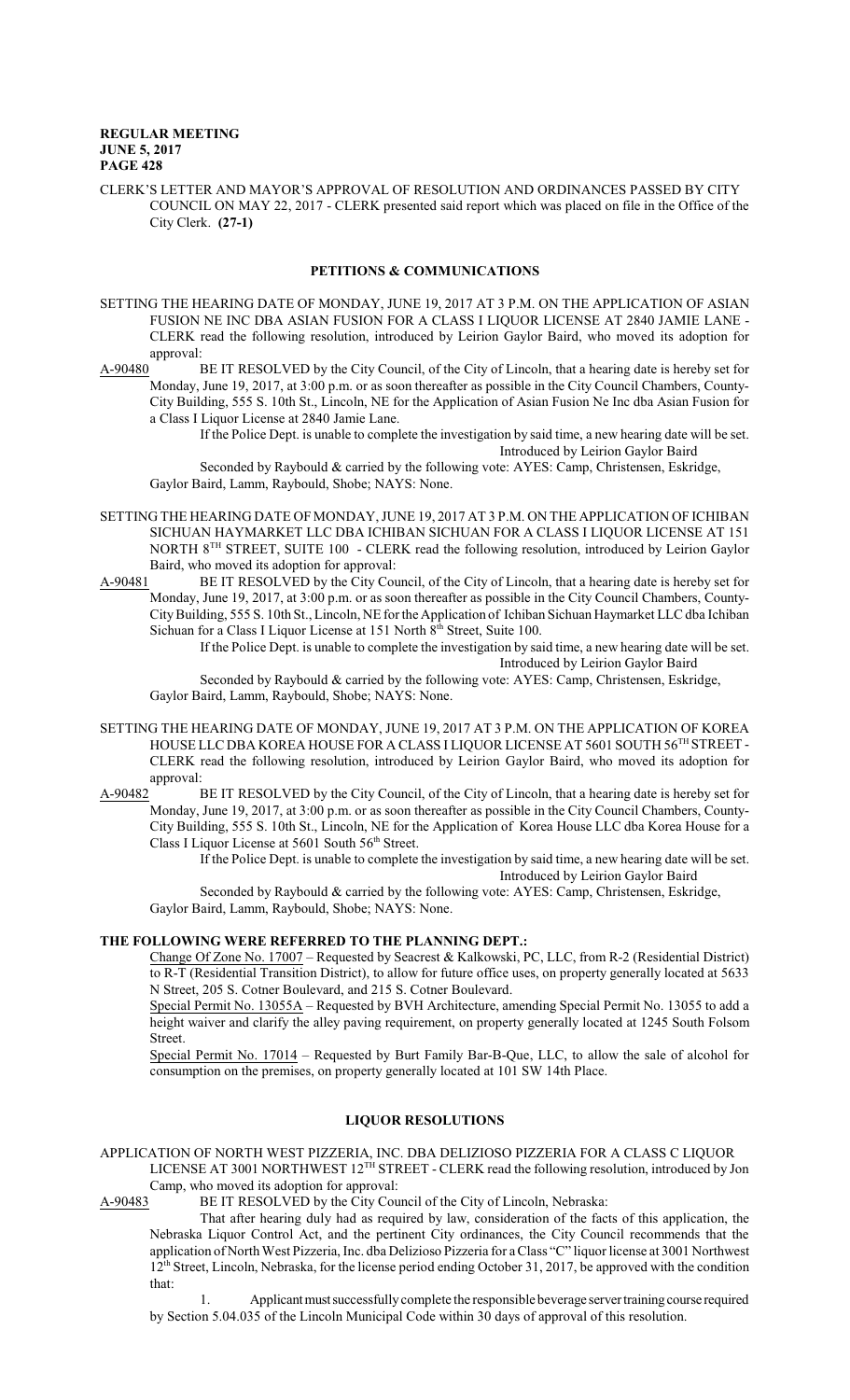2. All employees must possess a valid Responsible Beverage Server/Seller Permit as required by Section 5.04.124 of the Lincoln Municipal Code.

3. The premises must comply in every respect with all city and state regulations.

The City Clerk is directed to transmit a copy of this resolution to the Nebraska Liquor Control Commission.

### Introduced by Jon Camp

Seconded by Raybould & carried by the following vote: AYES: Camp, Christensen, Eskridge, Gaylor Baird, Lamm, Raybould, Shobe; NAYS: None.

MANAGER APPLICATION OF DUSHYANT A. PATEL FOR NORTH WEST PIZZERIA, INC. DBA DELIZIOSO PIZZERIA AT 3001 NORTHWEST 12<sup>TH</sup> STREET - CLERK read the following resolution, introduced by Jon Camp, who moved its adoption for approval:

A-90484 WHEREAS, North West Pizzeria, Inc. dba Delizioso Pizzeria located at 3001 Northwest 12<sup>th</sup> Street, Lincoln, Nebraska has been approved for a Retail Class "C" liquor license, and now requests that Dushyant A. Patel be named manager;

WHEREAS, Dushyant A. Patel appears to be a fit and proper person to manage said business.

NOW, THEREFORE, BE IT RESOLVED by the City Council of the City of Lincoln, Nebraska:

That after hearing duly had as required by law, consideration of the facts of this application, the Nebraska Liquor Control Act, and the pertinent City ordinances, the City Council recommends that Dushyant A. Patel be approved as manager of this business for said licensee.

The City Clerk is directed to transmit a copy of this resolution to the Nebraska Liquor Control Commission.

### Introduced by Jon Camp

Seconded by Raybould & carried by the following vote: AYES: Camp, Christensen, Eskridge, Gaylor Baird, Lamm, Raybould, Shobe; NAYS: None.

APPLICATION OF MEIER'S WINE INC. FOR A SPECIAL DESIGNATED LICENSE TO COVER AN INDOOR AREA MEASURING APPROXIMATELY 89 FEET BY 51 FEET AND AN OUTDOOR AREA MEASURING APPROXIMATELY 250 FEET BY 185 FEET AT SHELDON ART GALLERY AT 12<sup>th</sup> AND R STREET ON JUNE 24, 2017 BETWEEN 5:00 P.M. AND MIDNIGHT - CLERK read the following resolution, introduced by Jon Camp, who moved its adoption for approval:

A-90485 BE IT RESOLVED by the City Council of the City of Lincoln, Nebraska:

That after hearing duly had as required by law, consideration of the facts of this application, the Nebraska Liquor Control Act, and the pertinent City ordinances, the City Council recommends that the application of Meier's Wine Inc. for a special designated license to cover an indoor area measuring approximately 89 feet by 51 feet and an outdoor area measuring approximately 250 feet by 185 feet at Sheldon Art Gallery at 12<sup>th</sup> and R Street, Lincoln, Nebraska, on June 24, 2017, between the hours of 5:00 p.m. and midnight, be approved with the condition that the premises complies in every respect with all City and State regulations and with the following requirements:

1. Identification to be checked, wristbands required on all parties wishing to consume alcohol.

2. Adequate security shall be provided for the event.<br>3. The area requested for the permit shall be separared

The area requested for the permit shall be separated from the public by a fence or other

means.

Responsible alcohol service practices shall be followed.

BE IT FURTHER RESOLVED the City Clerk is directed to transmit a copy of this resolution to the Nebraska Liquor Control Commission.

#### Introduced by Jon Camp

Seconded by Raybould & carried by the following vote: AYES: Camp, Christensen, Eskridge, Gaylor Baird, Lamm, Raybould, Shobe; NAYS: None.

### **PUBLIC HEARING - RESOLUTIONS**

ACCEPTING THE REPORT OF NEW AND PENDING CLAIMS AGAINST THE CITY AND APPROVING DISPOSITION OF CLAIMS SET FORTH FOR THE PERIOD OF MAY 1-15, 2017 - CLERK read the following resolution, introduced by Carl Eskridge, who moved its adoption:<br>A-90486 BE IT RESOLVED by the City Council of the City of Lincoln, Net

BE IT RESOLVED by the City Council of the City of Lincoln, Nebraska:

That the claims listed in the attached report, marked as Exhibit "A", dated May 16, 2017, of various new and pending tort claims filed against the City of Lincoln with the Office of the City Attorney or the Office of the City Clerk, as well as claims which have been disposed of, are hereby received as required by Neb. Rev. Stat. § 13-905 (Reissue 1997). The dispositions of claims by the Office of the City Attorney, as shown by the attached report, are hereby approved:

| <b>DENIED CLAIMS</b>    |  |           |
|-------------------------|--|-----------|
| David Hertzel o/b/o     |  |           |
| Robert Hertzel \$128.00 |  |           |
| Imad Mohammed           |  | 45,000.00 |
| Mohammed Abdulelah      |  | 20,000.00 |
| Omar Abdulelah          |  | 20,000.00 |
|                         |  | $\cdots$  |

ALLOWED/SETTLED CLAIMS<br>Charles Hruby \$901.07  $\overline{\text{Charles H}$ ruby 0 Chase Janssen & Herman Janssen 3,725.00<br>00

The City Attorney is hereby directed to mail to the various claimants listed herein a copy of this resolution which shows the final disposition of their claim.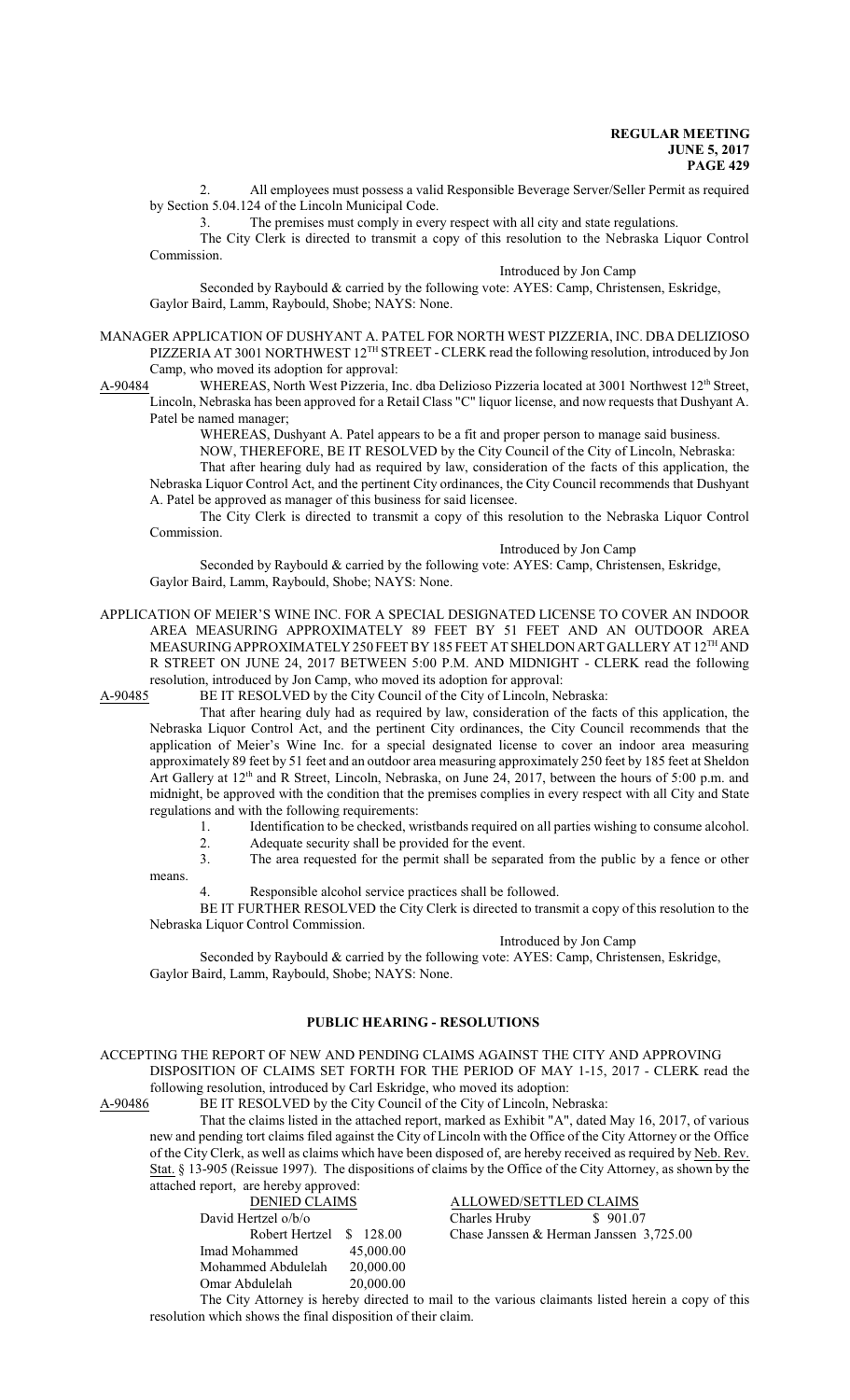#### Introduced by Carl Eskridge

Seconded by Raybould & carried by the following vote: AYES: Camp, Christensen, Eskridge, Gaylor Baird, Lamm, Raybould, Shobe; NAYS: None.

APPROVING AN AMENDED COOPERATIVE AGREEMENT BETWEEN THE NEBRASKA DEPARTMENT OF ENVIRONMENTAL QUALITY (NDEQ) AND THE CITY OF LINCOLN REGARDING AN INCREASE IN STATE OF NEBRASKA GRANT FUNDING FROM THE STORMWATER MANAGEMENT PLAN - CLERK read the following resolution, introduced by Carl Eskridge, who moved its adoption:

A-90487 BE IT RESOLVED by the City Council of the City of Lincoln, Nebraska:

That the attached amended Cooperative Agreement to Resolution No. A-90154 between the City of Lincoln and the Nebraska Department of Environmental Quality (NDEQ) regarding grant funding from the Stormwater Management Plan Program, upon the terms and conditions as set forth in said amended Agreement, is hereby approved and the Mayor is authorized to execute said amended Agreement on behalf ofthe City. This amended Agreement provides for an increase in NDEQ grant funding to implement programs and projects in association with the City of Lincoln's Stormwater Management Program.

The City Clerk is directed to transmit an executed original amended Agreement to Ben Higgins, Public Works and Utilities Department, 555 South 10<sup>th</sup> Street, for transmittal to the Nebraska Department of Environmental Quality.

Introduced by Carl Eskridge Seconded by Gaylor Baird & carried by the following vote: AYES: Camp, Christensen, Eskridge, Gaylor Baird, Lamm, Raybould, Shobe; NAYS: None.

COMP. PLAN AMENDMENT 17001 – APPLICATION OF THE PUBLIC WORKS AND UTILITIES DIRECTOR TO AMEND THE 2040 LINCOLN-LANCASTER COUNTY COMPREHENSIVE PLAN TO ADD THE "UPPER WAGON TRAIN WATERSHED MASTER PLAN" TO THE LIST OF SUB AREAPLANS IN THE PLAN REALIZATION CHAPTER OF THE COMPREHENSIVE PLAN, AND TO AMEND THE LINCOLN AREA AND LANCASTER COUNTY FUTURE LAND USE MAPS TO HAVE THE FUTURE LAND USE DESIGNATIONS BE CONSISTENT WITH THE PROPOSED FLOODPRONE AREA - CLERK read the following resolution, introduced by Carl Eskridge, who moved its adoption:

A-90488 WHEREAS, the PlanningDirector has made application to amend the 2040Lincoln-Lancaster County Comprehensive Plan to add the "Upper Wagon Train Watershed Master Plan", an Executive Summary of which is attached hereto marked as Attachment "A", to the list of sub area plans in the Plan Realization Section of the Comprehensive Plan, and to amend the Lincoln Area and Lancaster County Future Land Use Maps to have the future land use designations be consistent with the Proposed Floodprone Area; and

WHEREAS, the Lincoln City-Lancaster County Planning Commission has recommended approval thereof.

NOW, THEREFORE, BE IT RESOLVED by the City Council of the City of Lincoln, Nebraska that the 2040 Lincoln-Lancaster County Comprehensive Plan be and the same is hereby amended in the following manner:

The "Upper Wagon Train Watershed Master Plan" on file in the office of the Planning Director and made a part hereof by reference, is hereby added to the list of sub area plans on page 12.16 in the Plan Realization Chapter of the Comprehensive Plan

2. Amend the Lancaster County Future Land Use Maps 1.1 and 12.1 on pages 1.8 and 12.2 respectively and the Lincoln Area Future Land Use Maps 1.2 and 12.2 on pages 1.9 and 12.3 respectively to adopt the future land use changes shown on page 2-4 of the Upper Wagon Train Watershed Master Plan attached hereto as Attachment "B" to make the future land use designations in the Plan consistent with the Proposed Floodprone Area.

BE IT FURTHER RESOLVED that any other references in said plan which may be affected by the above-specified amendment be, and they hereby are amended to conform with such specific amendment.

Introduced by Carl Eskridge

Seconded by Raybould & carried by the following vote: AYES: Camp, Christensen, Eskridge, Gaylor Baird, Lamm, Raybould, Shobe; NAYS: None.

### **PUBLIC HEARING ORDINANCES - 2ND READING & RELATED RESOLUTIONS**

- STREET & ALLEY VACATION 17003 VACATING A PORTION OF THE SOUTH 16 $^{\text{TH}}$  STREET RIGHT-OF-AY DIRECTLY NORTH OF PINE LAKE ROAD - CLERK read an ordinance, introduced by Carl Eskridge, vacating a portion of South 16<sup>th</sup> Street right-of-way directly north of Pine Lake Road, located in the Northwest Quarter of Section 24, Township 9 North, Range 6 East of the 6<sup>th</sup> P.M., Lincoln, Lancaster County, Nebraska, and retaining title thereto in the City of Lincoln, Lancaster County, Nebraska, the second time.
- COMP. PLAN CONFORMANCE 17007 DECLARING APPROXIMATELY 24,686 SQUARE FEET OF PROPERTY GENERALLY LOCATED AT 7701 GREYCLIFFDRIVEASSURPLUSPROPERTY -CLERK read an ordinance, introduced by Carl Eskridge, declaring approximately 24,686 square feet of City owned property generally located at 7701 Greycliff Drive as surplus, the second time.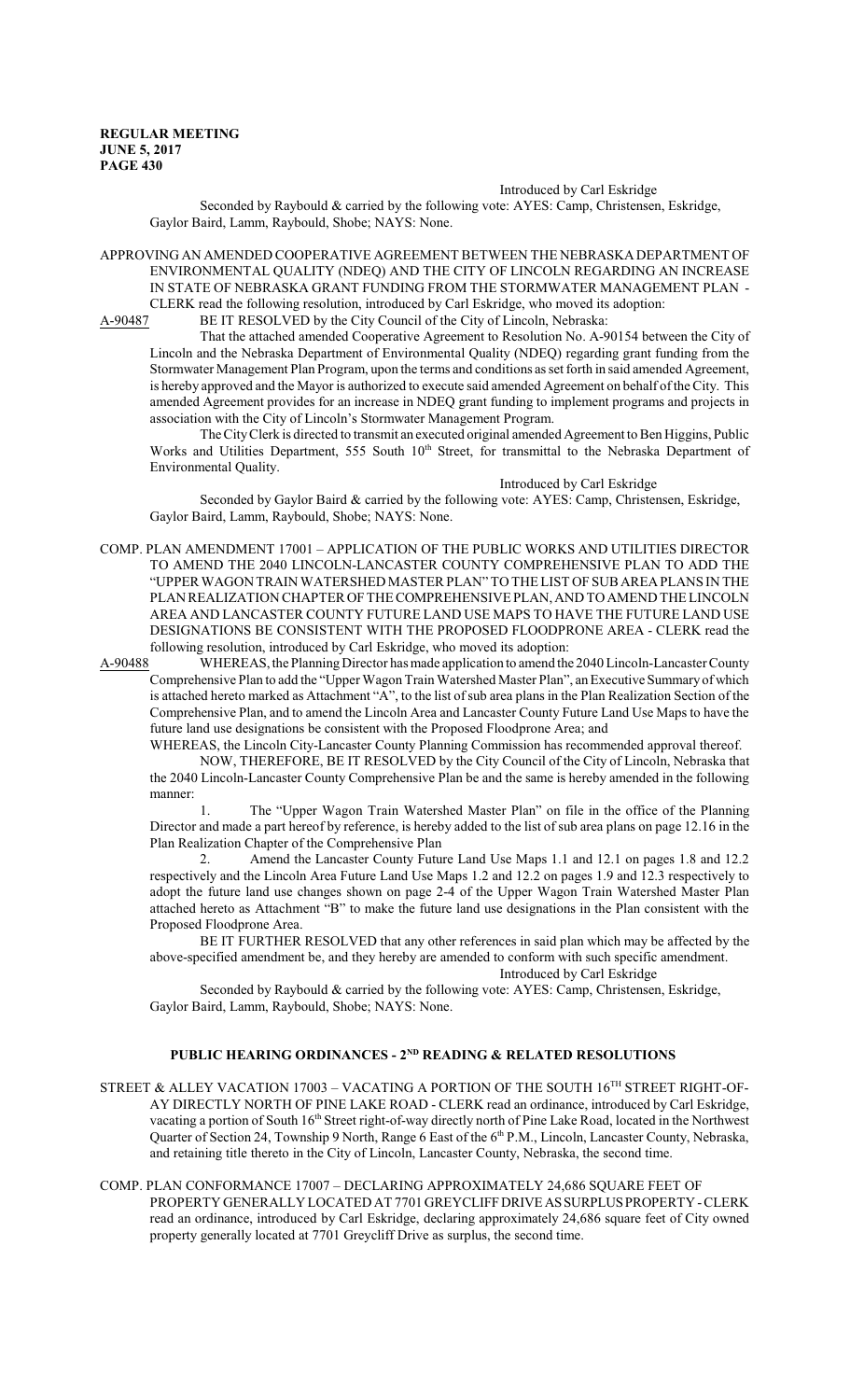# **PUBLIC HEARING - ORDINANCE - 3RD READING**

TEXT AMENDMENT 17004 – AMENDING CHAPTER 27.59 OF THE LINCOLN MUNICIPAL CODE RELATING TO AIRPORT ZONING REGULATIONS BY AMENDING SECTION 27.59.010 TO ADD DEFINITIONS FOR "SHADED AREAS" AND "FAA"; BY AMENDING SECTION 27.59.060 TO MODIFY REQUIREMENTS FOR HEIGHT PERMITS; BY ADDING A NEW SECTION NUMBERED 27.59.065 TO PROVIDE EXCEPTIONS TO REQUIRED HEIGHT PERMITS; ADDING ANEWSECTION NUMBERED 27.59.067 REGARDING NOTICE TO FAA OF CERTAIN CONSTRUCTION; ADOPTING A REVISED LINCOLN AIRPORT ZONING MAP; AND REPEALING SECTION 27.59.010 AND SECTION 27.59.060 AS HITHERTO EXISTING - PRIOR to reading:

CAMP Moved to delay Action on Bill No. 17-67 for 2 weeks to 6/19/17.

- Seconded by Raybould & carried by the following vote: AYES: Camp, Christensen, Eskridge, Gaylor Baird, Lamm, Raybould, Shobe; NAYS: None.
- CLERK Read an ordinance, introduced by Jon Camp, amending Chapter 27.59 of the Lincoln Municipal Code relating to Airport Zoning Regulations by amending Section 27.59.010 to add definitions for "Shaded Areas" and "FAA"; by amending Section 27.59.060 to modify requirements for height permits; by adding a newsection numbered 27.59.065 to provide exceptions to required height permits; adding a new section numbered 27.59.067 regarding notice to FAA of certain construction; adopting a revised Lincoln Airport Zoning Map; and repealing Section 27.59.010 and Section 27.59.060 as hitherto existing, the third time.

#### **ORDINANCES - 3RD READING & RELATED RESOLUTIONS**

APPROVING A LICENSE AGREEMENT BETWEEN THE CITY OF LINCOLN AND VERIZON WIRELESS FOR THE PLACEMENT OF TELECOMMUNICATIONS FACILITIES UPON CITY PROPERTY GENERALLY LOCATED AT 3403 WEST VAN DORN STREET - CLERK read an ordinance, introduced by Jon Camp, accepting and approving the License Agreements between the City of Lincoln, Nebraska, a municipal corporation, and Verizon Wireless (VAW) LLC d/b/a Verizon Wireless for the placement of telecommunications facilities upon City property located at 3403 West Van Dorn Street and authorizing the Mayor to sign such License Agreement on behalf of the City, the third time

CAMP Moved to pass the ordinance as read.

Seconded by Shobe & carried by the following vote: AYES: Camp, Christensen, Eskridge, Gaylor Baird, Lamm, Raybould, Shobe; NAYS: None.

The ordinance, being numbered #**20499**, is recorded in Ordinance Book 32.

AUTHORIZING THE ISSUANCE OF TAX ALLOCATION BONDS FOR THE NEBRASKA INNOVATION

CAMPUS (NIC) PHASE II REDEVELOPMENT PROJECT - CLERK read an ordinance, introduced by Jon Camp, authorizing and providing for the Issuance of City of Lincoln, Nebraska Tax Allocation Bonds, Notes or Other Obligations, in one or more Taxable or Tax-Exempt Series, in an Aggregate Principal amount not to exceed \$3,116,291.00 for the purpose of (1) paying the costs of acquiring, purchasing, constructing, reconstructing, improving, extending, rehabilitating, installing, equipping, furnishing and completing certain property and improvements within the City's NIC Phase II Redevelopment Project Area, and (2) paying the costs of issuance thereof; prescribing the form and certain details of the bonds, notes

or other obligations; pledging certain tax revenue and other revenue to the payment of the principal of and interest on the bonds, notes or other obligations as the same become due; limiting payment of the bonds, notes or other obligations to such tax revenues; creating and establishing funds and accounts; delegating, authorizing and directing the finance director to exercise his independent discretion and judgment in determining and finalizing certain terms and provisions of the bonds, notes or other obligations not

specified herein; taking other actions and making other covenants and agreements in connection with the foregoing; and related matters., the third time.

CAMP Moved to pass the ordinance as read.

Seconded by Eskridge & carried by the following vote: AYES: Camp, Christensen, Eskridge, Gaylor Baird, Lamm, Raybould, Shobe; NAYS: None.

The ordinance, being numbered **#20500**, is recorded in Ordinance Book 32.

## **RESOLUTIONS - 1ST READING**

APPOINTING LISA R. HALE TO THE LINCOLN CITY LIBRARY BOARD FOR A TERM EXPIRING AUGUST 31, 2021. *(CONSENT)*

- REAPPOINTING VANCE BEHRENS AND JAMES LANGE TO THE BUILDING CODE BOARD OF APPEALS FOR TERMS EXPIRING APRIL 1, 2020. *(CONSENT)*
- REAPPOINTING JACQUELYNMILLER TO THE LINCOLN-LANCASTER COUNTYBOARD OF HEALTH FOR A TERM EXPIRING APRIL 15, 2020. *(CONSENT)*
- REAPPOINTING BILLAVERY TO THE LINCOLN-LANCASTER COUNTY BOARD OF HEALTH FOR A TERM EXPIRING JANUARY 1, 2020. *(CONSENT)*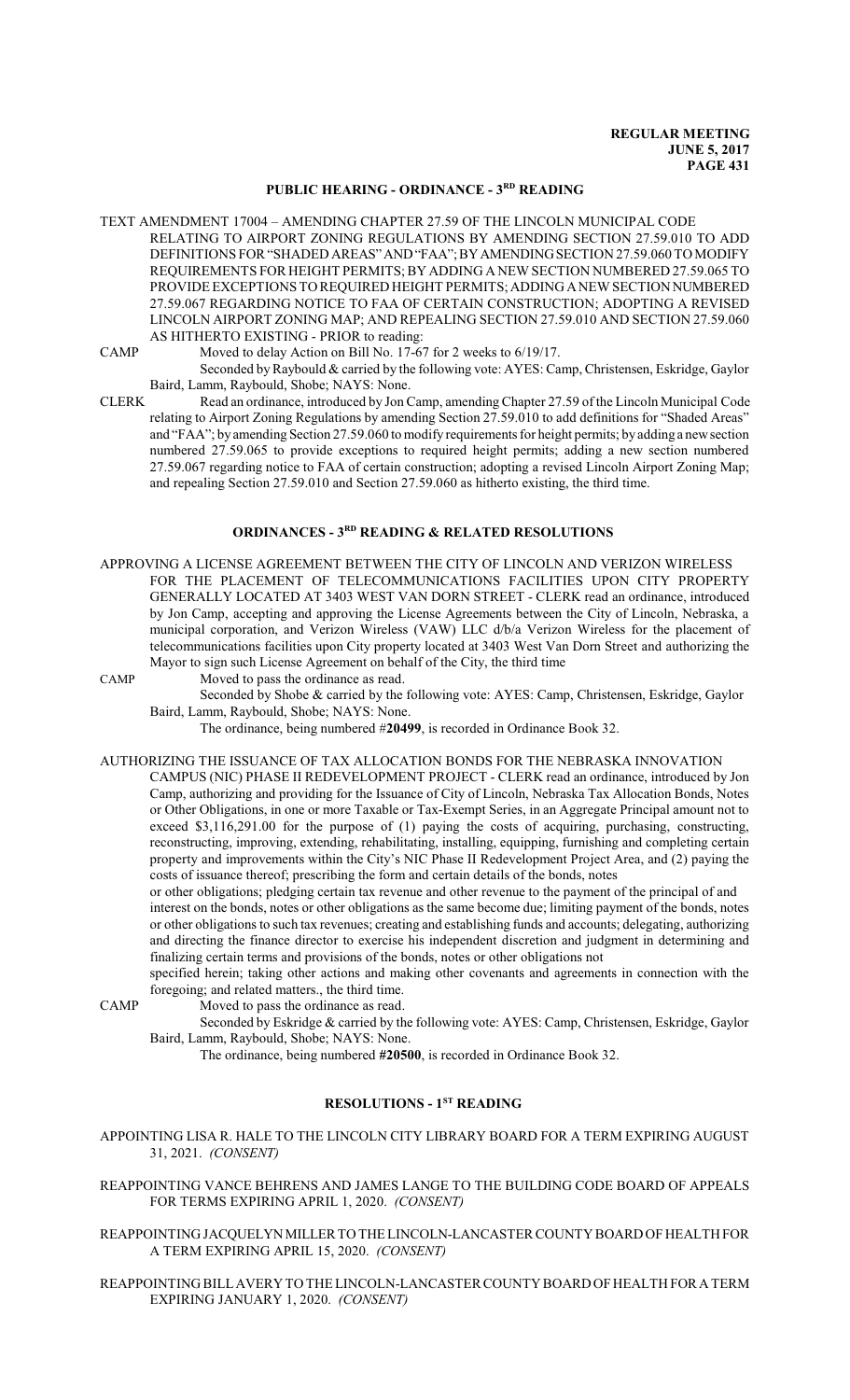- APPOINTING BENNIE SHOBE TO THE MULTICULTURAL ADVISORY COMMITTEE FOR A TERM EXPIRING MAY 31, 2020. *(CONSENT)*
- REAPPOINTING CYNDI LAMM AND JANE RAYBOULDTOTHECITYPERFORMANCEAUDIT COMMITTEE FOR TERMS EXPIRING MAY 31, 2019. *(CONSENT)*
- APPOINTING BENNIE SHOBE TO THE CITY PERFORMANCE AUDIT COMMITTEE FOR A TERM EXPIRING MAY 31, 2019. *(CONSENT)*
- REAPPOINTING CYNDI LAMM, ROY CHRISTENSEN, AND JANE RAYBOULD TO THE RAILROAD TRANSPORTATION SAFETY DISTRICT FOR TERMS EXPIRING MAY 31, 2018. *(CONSENT)*
- APPOINTING BENNIE SHOBE TO THE LINCOLN-LANCASTER COUNTY BOARDOF HEALTH FORATERM EXPIRING MAY 31, 2020. *(CONSENT)*
- REAPPOINTING LEIRION GAYLOR BAIRD TO THE JOINT BUDGET COMMITTEE FOR A TERM EXPIRING MAY 31, 2019. *(CONSENT)*
- APPOINTING LEIRION GAYLOR BAIRD TO THE PARKS AND RECREATION ADVISORY BOARD FOR A TERM EXPIRING MAY 31, 2018. *(CONSENT)*
- APPOINTING CYNDI LAMM TO THE TELECOMMUNICATION/CABLE TELEVISION ADVISORY BOARD FOR A TERM EXPIRING JULY 1, 2018. *(CONSENT)*
- APPROVING AN INTERLOCAL AGREEMENT BETWEEN LINCOLN POLICE DEPARTMENT AND NEBRASKASTATEPATROLTOCONTINUENSP'SPARTICIPATIONINTHELINCOLN-LANCASTER COUNTY NARCOTICS TASK FORCE. *(CONSENT)*
- APPROVING A PROGRAM SERVICES AGREEMENT BETWEEN THE CITY OF LINCOLN ON BEHALF OF THE LINCOLN-LANCASTER COUNTY HEALTH DEPARTMENT AND THE NEBRASKA DEPARTMENT OF HEALTH AND HUMAN SERVICES FOR THE EVERY WOMEN MATTERS PROGRAM FOR A TERM OF JULY 1, 2017 THROUGH JUNE 30, 2022. *(CONSENT)*
- ACCEPTING THE REPORT OF NEW AND PENDING CLAIMS AGAINST THE CITY AND APPROVING DISPOSITION OF CLAIMS SET FORTH FOR THE PERIOD OF MAY 16-31, 2017.
- APPROVING AN INTERLOCAL AGREEMENT BETWEEN THE CITY, LANCASTER COUNTY, AND SAUNDERS COUNTY FOR THE DEVELOPMENT OF A LOCAL WORKFORCE INVESTMENT **SYSTEM**
- AUTHORIZING ATRANSFER OF APPROPRIATIONS IN THE AMOUNT OF \$25,000FROMMISCELLANEOUS BUDGET/CONTINGENCY TO GENERAL EXPENSE TO SPONSOR THE NEBRASKA  $150^{\mathrm{TH}}$ CELEBRATION.
- TEXT AMENDMENT 17006 AMENDING TITLE 3 DESIGN STANDARDS FOR ZONING REGULATIONS BY REPEALING CHAPTER 3.05 GENERAL REQUIREMENTS FOR SUBMISSION OF AN ENVIRONMENTAL IMPACT STATEMENT FOR B-5 PLANNED REGIONAL BUSINESS DISTRICT; BYREPEALING CHAPTER 3.15 STANDARDS FOR BANKSANDOTHERFINANCIALINSTITUTIONS DRIVE-IN TELLER FACILITIES IN THE O-1 DISTRICT; AND BY REPEALING CHAPTER 3.20 SIGNAGE FOR HISTORIC BUILDING REUSE BY SPECIALPERMIT; BY REPEALING CHAPTER 3.25 STANDARDS FOR EXCEEDING MAXIMUM HEIGHT BY SPECIAL PERMIT (SECTION 27.63.220 – CHURCH STEEPLES, TOWERS, ORNAMENTAL SPIRES AND SECTION 27.63.250 – PERMITTED USE); BY REPEALING CHAPTER 3.60 DESIGN STANDARDS FOR CONSTRUCTION, DEVELOPMENT AND MAINTENANCE OF PARK LAND; AND BY REPEALING CHAPTER 3.80 TECHNOLOGY PARK DESIGN STANDARDS IN THEIR ENTIRETY AS SAID DESIGN STANDARDS ARE NOT NEEDED, NOR USED; AND AMENDING SECTION 7.1 PARKING LOTS, PARKING AREAS, AND DRIVING AISLES OF CHAPTER 3.50 DESIGN STANDARDS FOR SCREENING AND LANDSCAPING TO GRANT AN EXCEPTION FROM THE REQUIRED SCREENING ALONG THE PUBLIC RIGHT-OF-WAY WHEN THE PARKING AREA AND DRIVING AISLES ARE SET BACK 100 FEET OR MORE FROM THE NEAREST PUBLIC RIGHT-OF-WAY - PRIOR to reading:

GAYLOR BAIRD Moved to continue Public Hearing on Bill No. 17R-148 for 2 weeks to 6/19/17.

Seconded by Shobe & carried by the following vote: AYES: Camp, Christensen, Eskridge, Gaylor Baird, Lamm, Raybould, Shobe; NAYS: None.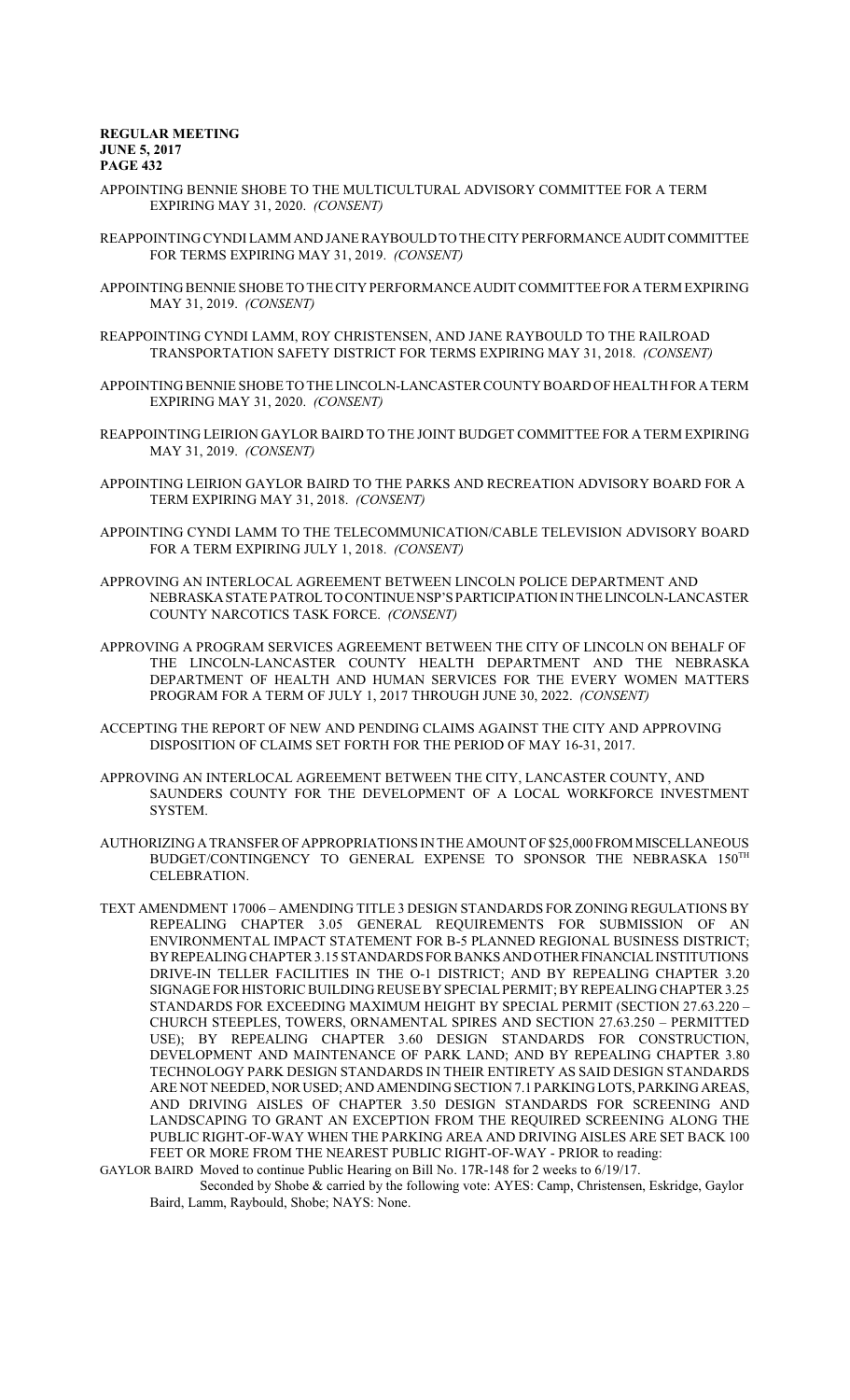## **ORDINANCES - 1ST READING & RELATED RESOLUTIONS (AS REQUIRED)**

- APPROVING ASTARTRANTRANSPORTATIONAGREEMENT BETWEEN THE CITY OF LINCOLN AND THE UNIVERSITY OF NEBRASKA-LINCOLN FOR THE ROUTE #24-HOLDREGE AND ROUTE #25-VINE INTER-CAMPUS BUS SERVICE ROUTE FOR A FIVE YEAR TERM - CLERK read an ordinance, introduced by Leirion Gaylor Baird, whereas, StarTran has provided bus service (Route #24 – Holdrege and Route #25 - Vine) to the University of Nebraska - Lincoln in conjunction with the UNL Transportation Program since 1994, the first time.
- ORDINANCE TO READOPT ORDINANCE NO. 20304 ADOPTED ON MARCH 14, 2016 RELATING TO TEXT AMENDMENT 16001 – AMENDING CHAPTER 27.59 OF THE LINCOLN MUNICIPAL CODE RELATING TO AIRPORT ZONING REGULATIONS TO EXTEND THE APPROACH ZONE FROM 3 MILES TO A NEW LIMIT OF 10 MILES, ESTABLISH THE AREA INCLUDED WITHIN THE AIRPORT HAZARD AREA, REVISE EXISTING DEFINITIONS AND ADD NEW DEFINITIONS, AND OTHER CHANGES TO BE IN ACCORDANCE WITH THE PASSAGE OF NEBRASKA LEGISLATIVE BILL(LB) 140, AND REPEALING SECTIONS 27.59.010 THROUGH 27.59.040, 27.589.060 THROUGH 27.59.090, 27.59.120, 27.59.140, AND27.59.150OFTHELINCOLNMUNICIPALCODE ASHITHERTOEXISTING - CLERK read an ordinance, introduced by Leirion Gaylor Baird, to readopt Ordinance No. 20304 adopted by the CityCouncil on March 14, 2016 amendingChapter 27.59 ofthe Lincoln Municipal Code relating to Airport Zoning Regulations by amending Section 27.59.010 to revise existing definitions and add new definitions; amending Section 27.59.020 relating to location and boundaries by establishing the area included within the airport hazard area; amending Section 27.59.030 to establish and revise descriptions for the approach zones, the operation zones, the transition zones, and the turning zones; amending Section 27.59.040 relating to the height restrictions to revise language and change references; amending 27.59.060 requiring height permits within the airport hazard area under certain circumstances, and prohibiting the issuance of a height permit for structures or appurtenances that exceed the height restrictions as established by Chapter 27.59; amending Section 27.59.070 relating to airport hazards; amending Section 27.59.080 relating to nonconforming height; amending Section 27.59.090 relating to administration; amending Section 27.59.110 relating to powers of the Board of Zoning Appeals by increasing the number of votes required for action to four (4); amending Section 27.59.120 relating to the Airport Zoning Commission by updating statutory references; amending Section 27.59.140 relating to appeals from the Board of Zoning Appeals by updating statutory references; amending Section 27.59.150 relating to penalties for violations by deleting references to imprisonment and increasing the maximum fine to \$500.00; adopting a revised Lincoln Airport Zoning Map; and repealing Sections 27.59.010, 27.59.020, 27.59.030, 27.59.040, 27.59.060, 27.59.070, 27.59.080, 27.59.090, 27.59.110, 27.59.120, 27.59.140, and 27.59.150 as hitherto existing, the first time.
- TEXT AMENDMENT 17006 AMENDING THE LINCOLN MUNICIPAL CODE RELATING TO THE LAND SUBDIVISION ORDINANCE (TITLE 26) AND THE ZONING ORDINANCE (TITLE 27) TO MAKE REVISIONS THAT HAVE BEEN COLLECTED BY CITY STAFF OVER THE PAST SEVERAL YEARS AND RANGE FROM CORRECTION OF MINOR ERRORS, TO DELETION OF OBSOLETE PROVISIONS, TO MORE SUBSTANTIVE CHANGES THAT IMPROVE THE APPROVAL PROCESS FOR CITY STAFF AND THE PUBLIC AND ELIMINATE BURDENSOME REQUIREMENTS BY REPEALING SECTION 27.63.140, BY AMENDING SECTIONS 26.11.036, 26.11.037, 26.15.015, 26.15.020, 26.19.020, 26.19.041, 26.23.140, 27.06.020, 27.06.120, 27.06.130, 27.06.150, 27.07.030, 27.51.030, 27.62.030, 27.62.090, 27.62.100, 27.62.120, 27.63.025, 27.63.180, 27.63.500, 27.63.510, 27.63.570, 27.64.010, 27.65.020, 27.67.040, 27.69.030, 27.69.090, 27.72.010, 27.72.020, 27.75.030, 27.81.010, AND 27.81.050 AND TO REPEAL SAID SECTIONS AS HITHERTO EXISTING - PRIOR to reading:

GAYLOR BAIRD Moved to continue Public Hearing on Bill No. 17-74 for 2 weeks to 6/19/17.

Seconded by Shobe & carried by the following vote: AYES: Camp, Christensen, Eskridge, Gaylor Baird, Lamm, Raybould, Shobe; NAYS: None.

CLERK Read an ordinance, introduced by Leirion Gaylor Baird, amending the Lincoln Municipal Code relating to the Land Subdivision Ordinance (Title 26) and the Zoning Ordinance (Title 27) to (A) amend the Land Subdivision Ordinance by amending Section 26.11.036 to modify the latest date the required notice of a public hearing on a preliminary plat is to be printed in a daily newspaper from at least 8 days to 5 days prior to the date of the hearing; by amending Section 26.11.037 to provide that notice of appeal from any action on a preliminary plat by the Planning Commission be filed with the Planning Director rather than the City Clerk; by amending Sections 26.15.015 and 26.15.020 to delete obsolete provisions pertaining to information to be included in preliminary plats submitted before March 1, 2000; by amending Section 26.19.020 to require a lien holder's acknowledgment and consent to the owner's offer of dedication in a final plat; by amending Section 26.19.041 to make references to a surveyor gender neutral; by amending Section 26.23.140 to delete the reference in Section 27.15.080 to a Table which no longer exists; and to provide additional requirements regarding when residential lots may front upon a private roadway or permanent public access easement; to (B) amend the Zoning Ordinance by amending Section 27.06.020 to allow the use of private driveways or access easements in any zoning district to provide ingress and egress to a premises located in a more restrictive zoning district, except that such use may not be located in a residential district unless such use of the residential district is approved through a community unit plan or planned unit development; by amending Section 27.06.120 to designate all use types listed in the Office Use Group Table as a conditional use in the I-3 zoning district; by amending Section 27.06.130 to designate retail sale in the Retail Sales and Services Use Group Table as a conditional use in the I-3 zoning district; by amending the Commercial Recreation and Entertainment Facilities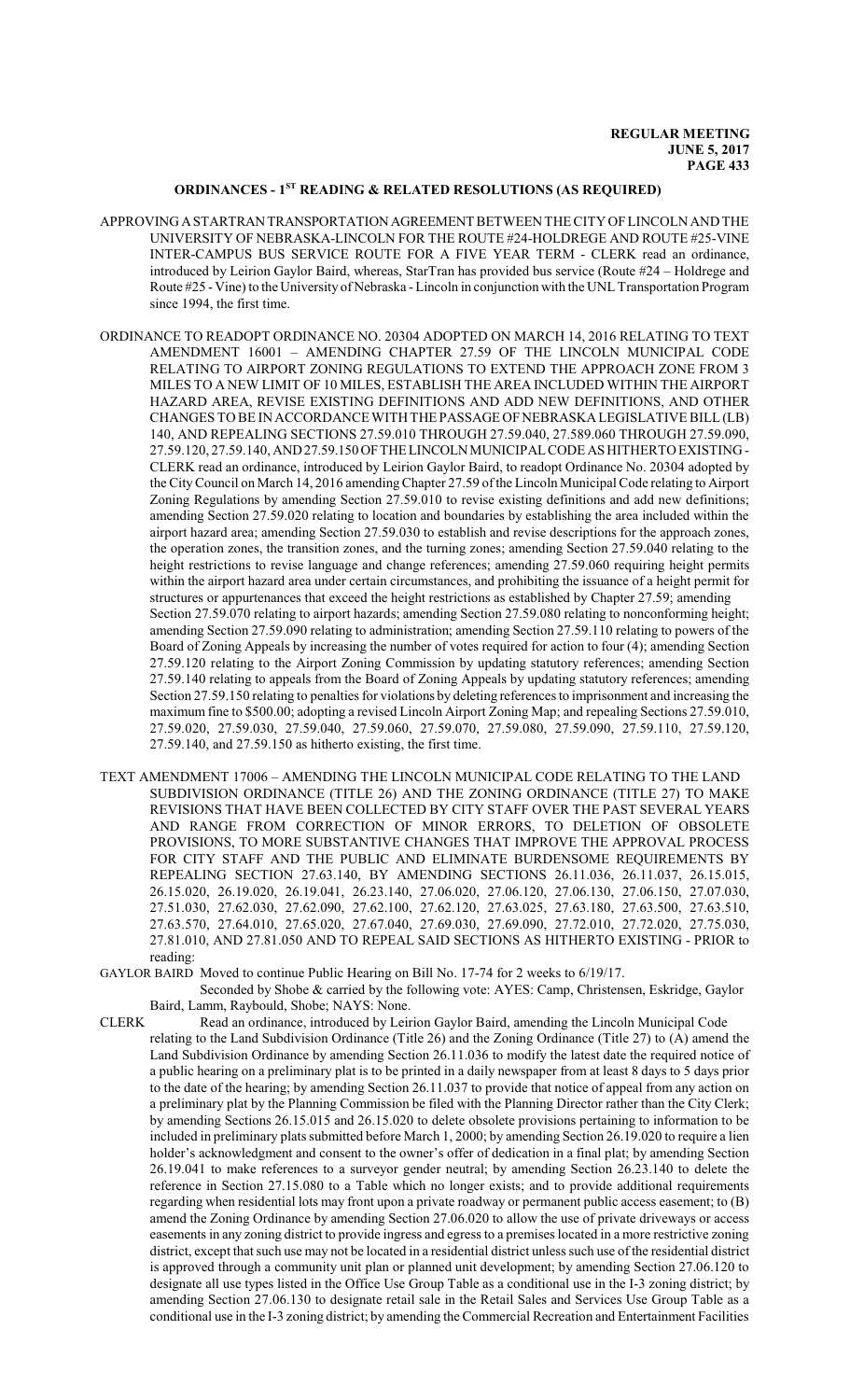Use Group Table in Section 27.06.150 to designate any use granted an amusement license as a conditional use in the AG Agricultural District; by amending Section 27.07.030 relating to permitted conditional uses in the AG Agricultural District to delete the provision that any use that the Lancaster County Board of Commissioners has approved by the granting of an amusement license shall be allowed as a permitted conditional use in the AG Agricultural District; by amending Section 27.51.030 by amending the Specific Use Regulations in the I-3 district to delete conditions for retail and office use more appropriately located in Chapter 27.62 – Conditional Uses; by amending Section 27.62.030 to provide that urban gardens as a conditional use in the Agricultural Use Group may have plants and accessory items for cultivation located in the front yard, but not structures; by amending Section 27.62.090 to provide that offices are a conditional use in the I-3 District and to provide conditions for such office uses; by amending Section 27.62.100 to provide additional conditions for retail use and office use in the I-3 district; by amending Section 27.62.120 to designate any use that the Lancaster County Board of Commissioners has approved by the granting of an amusement license as a permitted conditional use in the Commercial Recreation and Entertainment Facilities Use Group Table; by amending Section 27.63.025 to provide that notice of appeal from any action on a Special Permit by the Planning Commission be filed with the Planning Director rather than the City Clerk; repealing Section 27.63.140 to delete outdoor lighting for recreational facilities as a special permitted use; by amending Section 27.63.180 to change the name of the term "motor fuel sales facilities" to "motorized vehicle fuel sales facilities" and to change the name of the term "car washes" to "motorized vehicle wash facilities"; by amending Section 27.63.500 to revise the geographical description of certain entrance corridors from which salvage and recycling material kept outside of a building must have a setback of 500 feet; by amending Section 27.63.510 to add mausoleums as a special permitted use in the R-1 through R-8, H-1 through H-4, and B-1, B-2, and B-3 districts; by amending Section 27.63.570 to change incorrect abbreviations of the Day Night Average Sound Level (DNL) from Ldn to DNL; by amending Section 27.64.010 to provide that notice of appeal from any action on a use permit by the Planning Commission be filed with the Planning Director rather than the City Clerk; by amending Section 27.65.020 to provide that in a community unit plan proposed in the BTA Overlay District with underlying AG zoning created lots that are less than five acres in size shall comply with the maximum height and minimum lot requirements of the AGR district and to delete the reduced maximum allowed density for community unit plans on small tracts of land; by amending Section 27.67.040 to reduce the required parking for sale of alcoholic beverages for consumption on the premises in the B-1 and B-3 districts from one space per 100 square feet of floor area to one space per 200 square feet of floor area; by amending Section 27.69.030 to allow more than one wall sign per architectural elevation per building and to provide that the total square footage of all wall signs in the R-T, O-1, and O-2 districts per architectural elevation shall not exceed 25% of the total square footage of said architectural elevation; by amending Section 27.69.090 to clarify which street frontage the location of a wall sign is measured from; by amending Section 27.72.010 to clarify minimum lot requirements for nonstandard lots legally in existence as of May 9, 1979 and for small lots legally created thereafter, to eliminate the doctrine of merger of nonstandard lots to create a more conforming lot, and to allow certain uses of a lawful lot which is nonconforming with respect to frontage in the AGR district; by amending Section 27.72.020 to eliminate the exceptions in Table 27.72.020(b) providing additional side and rear yards requirements in the R-7 district for buildings over 35 feet in height and providing additional side yard requirements in the R-8 district for buildings over 45 feet in height; by amending Section 27.75.030 to increase the time allowed to file a notice of appeal to the Board of Zoning Appeals from 60 to 90 days; by amending Section 27.81.010 to add a reference in Subsection (e) to Chapter 27.06 and delete a reference to a non-existent Chapter 27.71; by amending Section 27.81.050 to modify the latest date required notice of a public hearing must be printed in a daily newspaper for public hearings to be held by the City Council, Planning Commission, Historic Preservation Commission, or Board of Zoning Appeals from at least 8 days to 5 days before the date of the hearing; and to repeal Sections 26.11.036, 26.11.037, 26.15.015, 26.15.020, 26.19.020, 26.19.041, 27.06.020, 27.06.120, 27.06.130, 27.06.150, 27.07.030, 27.51.030, 27.62.030, 27.62.090, 27.62.100, 27.62.120, 27.63.025, 27.63.180, 27.63.500, 27.63.510, 27.63.570, 27.64.010, 27.65.020, 27.67.040, 27.69.030, 27.69.090, 27.72.010, 27.72.020, 27.75.030, 27.81.010, and 27.81.050 as hitherto existing, the first time.

CHANGE OF ZONE 17009 – APPLICATION OF RYAN OMEL FOR A CHANGE OF ZONE FROM AG AGRICULTURAL DISTRICT TO AGR AGRICULTURAL RESIDENTIAL DISTRICT ON PROPERTY GENERALLY LOCATED AT SOUTHWEST 27<sup>TH</sup> STREET AND ROXBURY LANE - PRIOR to reading: GAYLOR BAIRD Moved to continue Public Hearing on Bill No. 17-75 for 2 weeks to 6/19/17.

Seconded by Shobe & carried by the following vote: AYES: Camp, Christensen, Eskridge, Gaylor Baird, Lamm, Raybould, Shobe; NAYS: None.

- CLERK Read an ordinance, introduced by Leirion Gaylor Baird, amending the Lincoln Zoning District Maps adopted by reference and made a part of Title 27 of the Lincoln Municipal Code, pursuant to Section 27.05.020 of the Lincoln Municipal Code, by changing the boundaries of the districts established and shown thereon, the first time.
- CHANGE OF ZONE 3134E APPLICATION OF LUCILE PARK, LLC TO AMEND THE WILLOW SPRINGS PLANNED UNIT DEVELOPMENT, TO ADJUST THE SETBACKS AT THE PERIMETER OF THE PUD TO ACCOMMODATE AN OFFICE BUILDINGWITHADRIVE-THROUGH FACILITY, ON PROPERTY GENERALLY LOCATED AT THE NORTHWEST CORNER OF LUCILE DRIVE AND PIONEERS BOULEVARD - PRIOR to reading:

GAYLOR BAIRD Moved to continue Public Hearing on Bill No. 17-76 for 2 weeks to 6/19/17.

Seconded by Shobe & carried by the following vote: AYES: Camp, Christensen, Eskridge, Gaylor Baird, Lamm, Raybould, Shobe; NAYS: None.